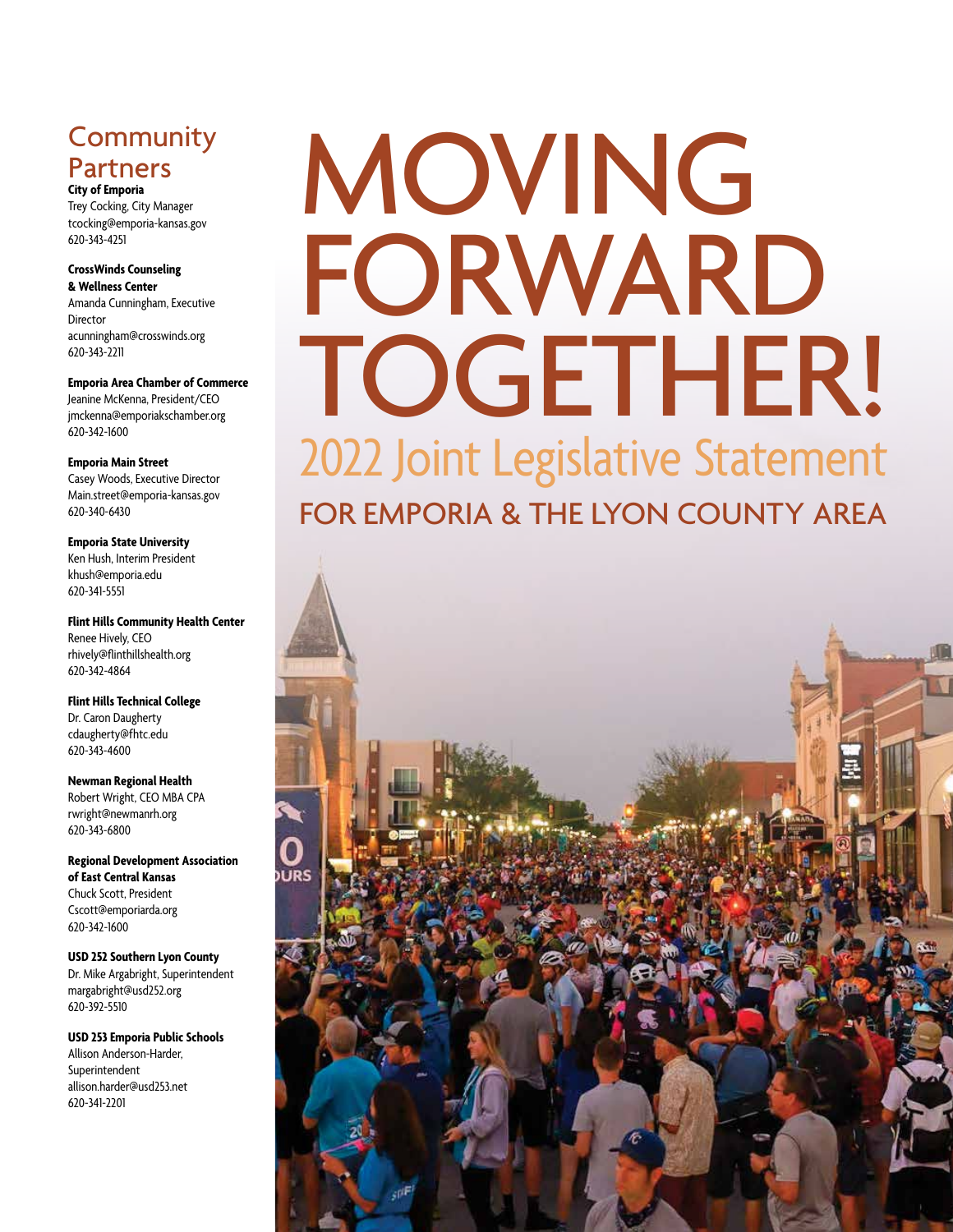









Emporia and Lyon County support safety and inclusion for all. The population of our communities is diverse, and we celebrate those differences.

# Tax Policy

Emporia and Lyon County residents recognize the importance of a balanced and fair tax policy for our state. Tax policy can drive job growth and recruit new businesses by building excellent infrastructure, providing high quality education, and enhancing the health and quality of life for our citizens.

### Education

Education is essential to the vitality and dynamism of the Emporia — Lyon County community. To ensure equity, every public-school student in Kansas deserves an opportunity for a high-quality education preparing them to be college and career ready. We support the requests of the Kansas Board of Regents to restore funding for public universities, community colleges, and technical colleges to pre-pandemic levels.

We ask the Kansas Legislature to:

- Fully fund the school finance formula, including CPI; fully fund special education; 3-year commitment to education funding so that districts can plan. This also supports economic development.
- Maintain sustainable funding for KPERS
- Increase benefits to Tier 3 employees to help retain current employees. Due to staff shortages, allow work after retirement.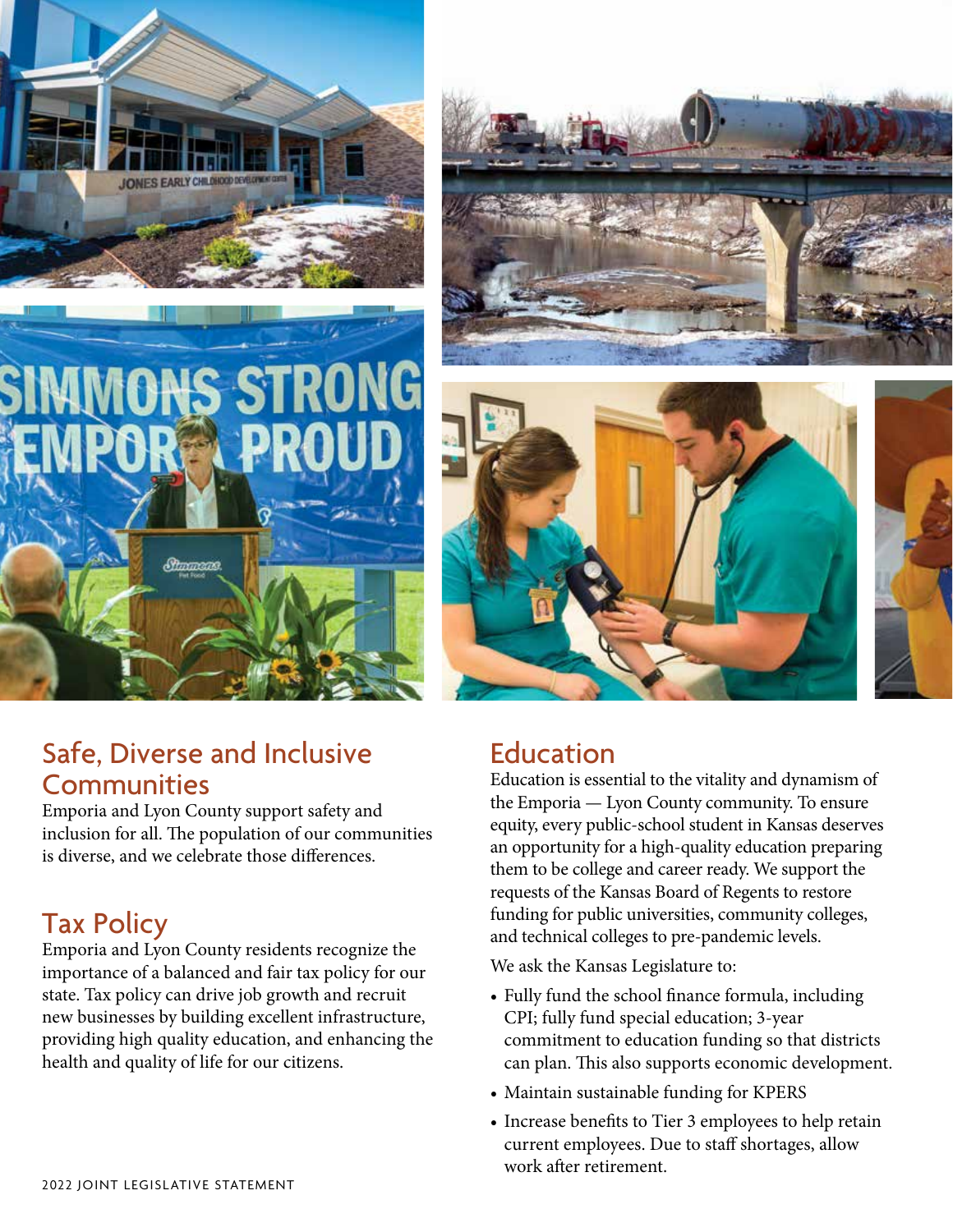









# Health Care

High quality, affordable health care is essential for a thriving and healthy community. We support primary and specialty care, behavioral health, dental care, public health and various wellness initiatives that ensure sufficient funding for providers. We support taking advantage of federal funding by expanding Medicaid.

We ask the Kansas Legislature to:

- Support a continuation of Medicaid to allow telemedicine parity for treatment by telephone and televideo with equivalent reimbursement as an office visit.
- Fund rural recruitment efforts and incentives in the health care industries to assist in retaining and keeping a quality workforce.

### Economic Development

The most pressing issue facing our business and industries is the difficulty recruiting and retaining employees. The state must become a partner in assisting our communities to address issues such as affordable housing and childcare. Both are critical for the growth of our business and industries. We support the preservation and funding of incentive programs such as PEAK, HPIP, STAR and JCF. In addition, having tools such as TIF, TDD, and CID available to use locally are important.